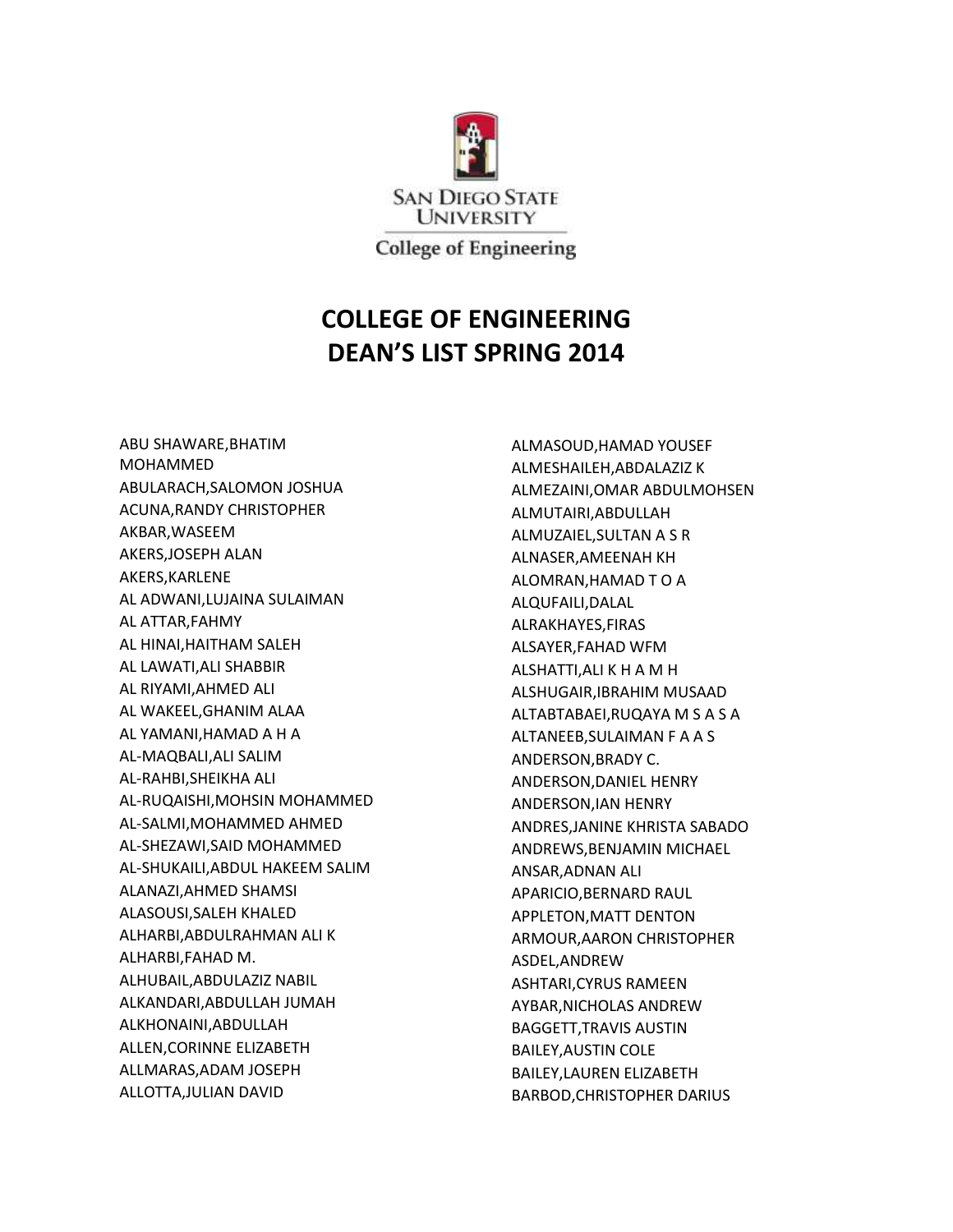BARRAGAN,JUAN PEDRO BAUDINO,MICHAEL ANTHONY BAUTISTA,ANDY CATARINO BAUTISTA,JOEL SINLAO BECKWITH,BENJAMIN HALGREN BEEGHLY,CORY JAMES BELDEN,MATTHEW LORENZO BELL,JASON RICHARD BELTRAN,RANDOLPH MALCOLM BERGHEIMER,DYLAN DAVID BERRY,BRENNEN BRAE BETTENCOURT,KINSEY RATEKIN **SPRING 2014 PAGE 2**

BLACK,JOSHUA DEAN BLASKE,JOHN DOMINIC BLAZEK,TREVOR SCOTT BOCK,ALEX ROBERT BONE,RYAN CHRISTOPHER BONSE,NICHOLAS CALVIN BOYDSTON,DAVID PHILLP BRANTLEY,DOUGLAS PAUL BRAY,LAUREN RACHELLE BRISENO,JONATHAN WILLIAM BROOKMAN,WESLEY ARTHUR BROOKS,RYAN JAMES BROWN,SEAN MICHAEL BRYANT,AARON JAMES BUCKEL,MICHAEL KEVIN BULAT,ANNIKA BERGEN BULTEMA,LUCAS DALE CABAL,ROMMEL CARRERO CADDEN,JOSEPH SPENCER CANDIDO,FRANCISCO JR. CANONGO-LARIOS,ERASMO CAPLAN,JEREMY KILO-HANA CARDENAS,RAMON IVAN CARDONA SANCHEZ,DAVID ALEJANDR CASILANG,PATRICK CASTELOES,KAREN SUE CAZABAT,ANTHONY PIERCE CHAI,JARON MURRAY CHAMPLIN,PARKER SCHWARZ

CHAN,VINCENT T CHAPMAN,CHRISTIAN JAMES CHAY,PONNAREAY CHEN,LONGJIE CHILD,SARAH ELIZABETH CHIN,SARAH ELIZABETH CHIPRES,ADRIAN ARMANDO CHOI,JIN YOUNG CHOUSAL,MARCUS ADRIAN CHRISTOPHER,COLIN MARTIN CLACK,KEVIN EATON CLARK,LOGAN BRADFORD

CLAUDEANOS,RYAN HENRY COBA,ANDREW JAVIER COLLANTES,ELENA CONNER,DANIEL ROBERT CORPUS,EDWIN FLORES JR COUTINHO,PAUL LUCAS CRUZ,ARNOLD CHRISTOPHER CRUZ,KEVIN CZAGANY,MIKE DANIEL DAIGLE,WESTON ERIK DALAL,MARYANN WALEED DALY,KENSEY JOY DALY,PATRICK SEAN DAMIAN,JORDAN RAY PANAGUITON DANNER,ANDREA SUE DANTAY,JOSEPH MARU T. DAVISSON,MARTIN EDWARD DEFEVER,DANIEL STUART DELANEY,SAM WILSON DELGADO,AARON JACOB DEROSSETT,ERIK HALE DEUTSCHMAN,KATHERINE DIMLER,HUNTER ROBERT DONG,XIAOXIAO DOWNING,MADELINE MORA DOWNS,STEPHEN LEE DRAPER,MARSHALL AARON DUGAN,NEIL PATRICK DUNAVENT,ANDREW MICHAEL I DUNNE-VECCHIO,MICHAEL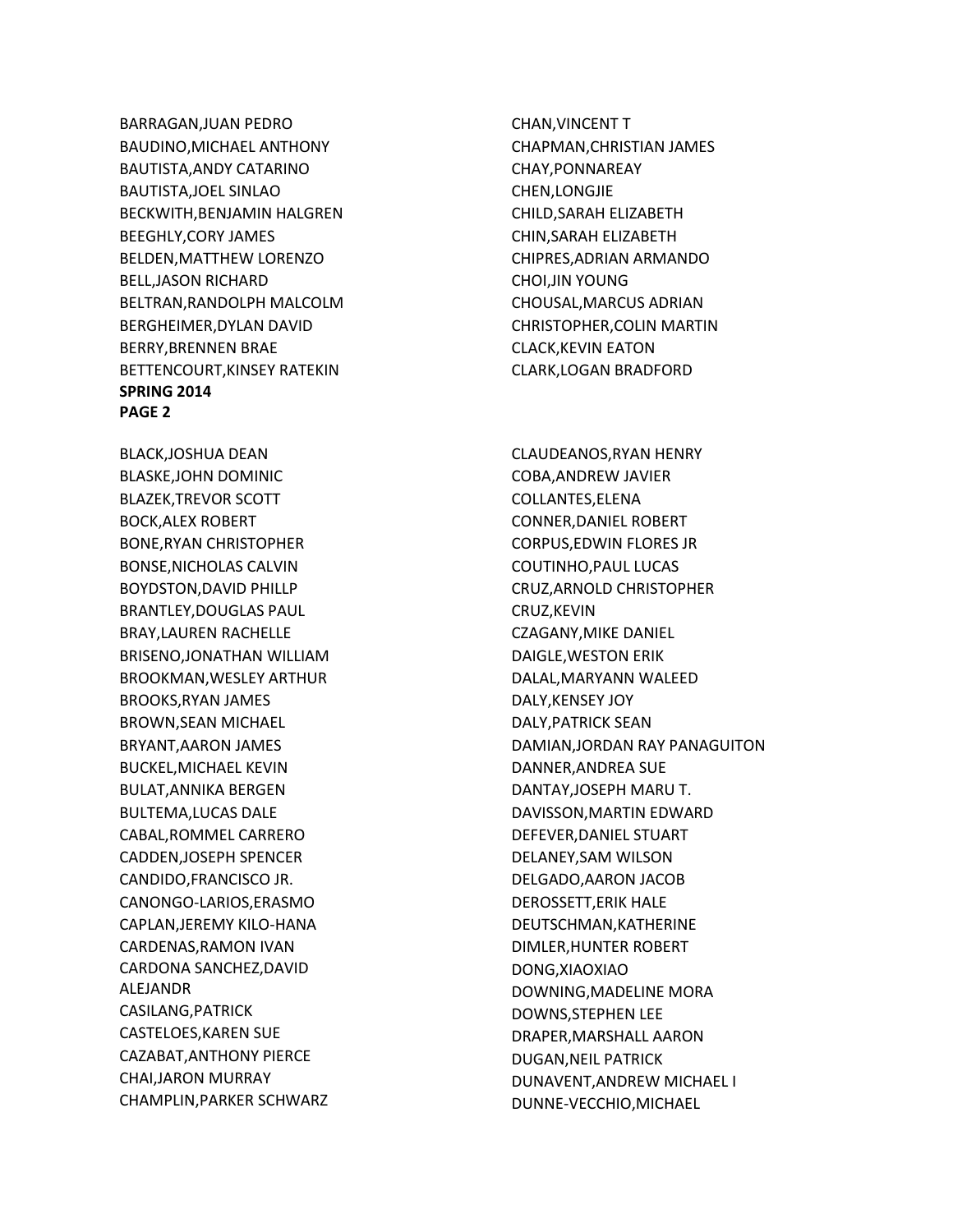**CHRISTOP** DUONG,STEVEN ELACIO,ACE BARRERA ELGIN,ANDREY ELKASSIS,FADI FARIS ELLIS,MICHAEL CHRISTOPHER ENOS,LAUREN NICOLE ENRIQUEZ,NICO SALCEDO ERMOLAEVA,NATALIA ERWIN,MARK EDWARD JR ESQUER,VALENTINA ESQUIVEL,MICKEL **SPRING 2014 PAGE 3**

ESTACIO,RYAN JANSEN FIROOZI,RAMIEN FISCHER,FRANZ T. FISCHER,MICAH JAMES FISH,DAVID JOHN FISK,DUSTY M. FLEMING,SCOTT JAMES FLORES,ARMANDO FLORES,OMAR EDUARDO FOHNE,JAREB WAYNE FORSYTHE,AEON STARR FORTIN,ELIZABETH VICTORIA FOWLER,ZACHARY LEE FOX,LIONEL PHILLIPS III FRIEDMAN,ALEX MICHAEL FRISBY,AUSTIN ALLAN FROST,JUDDSON CHRISTOPHER GARDNER,IAN MCRAE GARZA,CHRISTOPHER LEE GATES,RYAN SHELTON GAUTHIER,GARRETT THOMAS GEORGE,FADI SABAH GERSON,MARLON SANTOS GIL,ABRAM ALAN GILLETTE,MELISSA ELIZABETH GIORI,PHILLIP JOSEPH GOMEZ,SUSANA GONZALEZ,ALFREDO JR GONZALEZ,ANGELA-MARIE PUANANI GRASS,TYLER WHITEHORN

GRAUER,MARKUS GEORGE GREY,DAVID R. GUERRERO,XAVIER MOJICA GUICO,ELBERT BERNARDO GUTIERREZ MARTINEZ,INES ALEJAN GUTIERREZ,BENITO CRUZ GUTIERREZ,RONALD ALEXANDER HADDOCK,CHRISTINA LOUISE HALLETT,REID HARTLEY HANEL,KENDAL THOMAS HASCHKE,BRANDON CHARLES HATTESOHL,PAIGE MARIE

HERNANDEZ,OMAR ALVARADO HIGGINS,CHAD ANTHONY HO,HARRY HUYNH HOANG,HIEP HAO HOWELL,RYAN SCOTT HUG,DEBORAH ELAINE HUNT,BRANDON CHRISTOPHER IBRAHIM,MARY ANN IQBAL,MOHAMMAD MURTAZA IRVIN,MARIA ELEONORA IBUNO JENSEN,WILLIAM WESLEY JESTER,KRISTINA LYNNE JONES,BRANDON MAXWELL JONES,CYDNEY CHANELLE JUDEH,RAMY NEIL JUST,ZACHARY KENNETH KAKOS,DANY ABDULHAMID KALOTY,HARMAN KARATEKELI,BURAK NURI KAYHAN,KORAY KEIVENS,KENNETH PATRICK KIEFERT,JOSEPH TYLER KNICKERBOCKER,BRENT JOSEPH KOBS,TODD ROBERT KOCHEVAR,MATTHEW JOHN KONRAD,KALEIKAUMAKA RAINER KOROLY,SPENCER DOMINIC KROPP,BRANDON MICHAEL KU,JAMES CHEN-HSING KUCZKA,STEPHEN MICHAEL JR.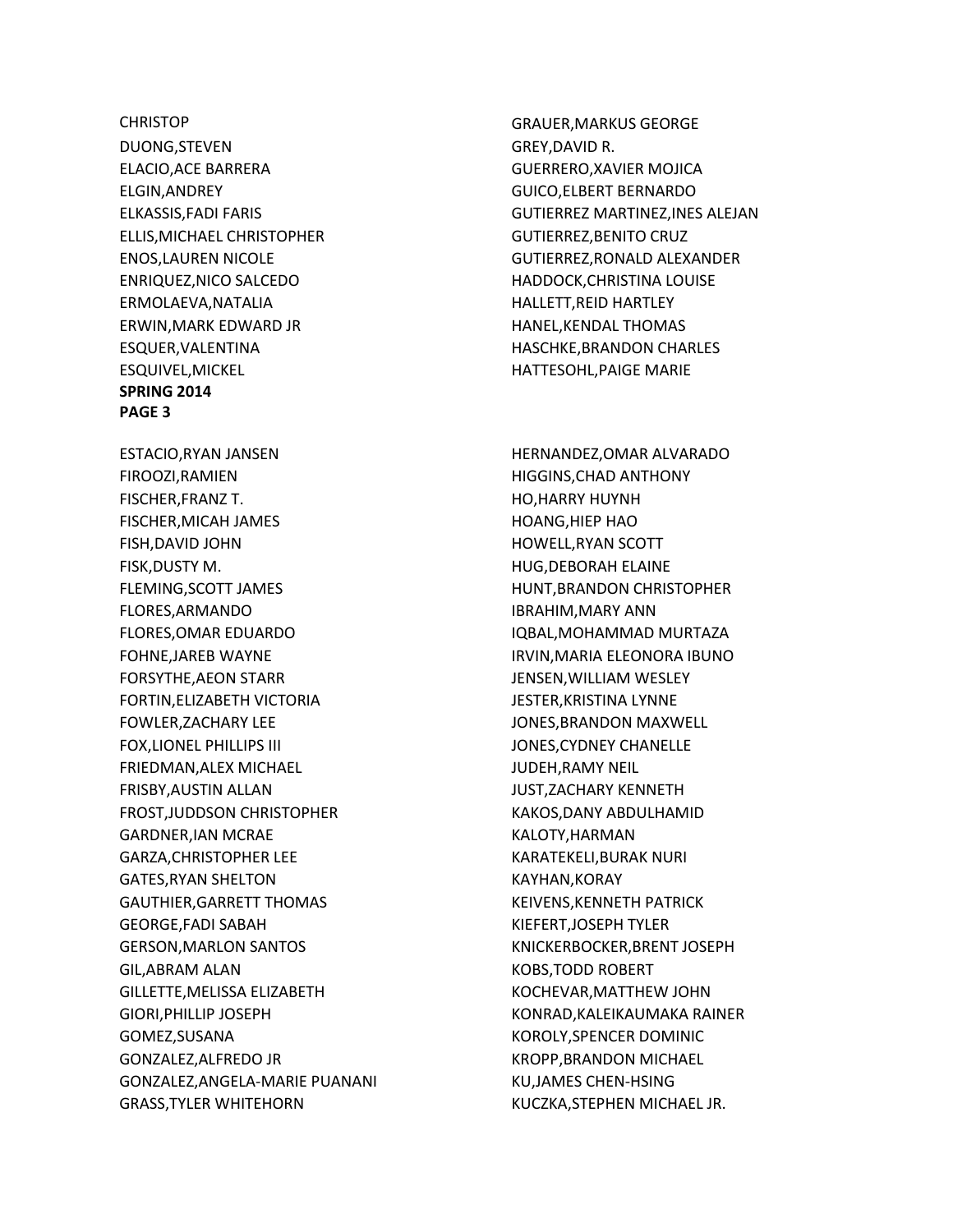KULBARSH,RYAN DAVID KURASHIMA,KENT MINORU LANDON,BRIANNA JOY LANGE,GRAYSON ALAN LARI,AHMED LARIOS,ADRIAN LARKIN,PATRICK CORMAC LAWSON,CHARLES ROBERT LE,DENNIS LEANO,ALEX JOSE LEANO,JANREL LEE,ALEX **SPRING 2014 PAGE 4** LEE,JIMMY LEE,PETER HENRY LENOIR,JORDAN LENZ,BRIAN PATRICK LEWIS,MASON CODY LI,YUANZHI LIU,AARON YUNG SHENG LOBUE,JONATHAN PERRY LONG,DANIEL ROBERT LOPEZ,DANIEL LUNA,MARK ALEXIS JR MA,BRANDON PATRICK MAHONEY,MARK DANIEL MAKOWSKI,KRISTIN JEANETTE MANCINI,JAKE TAYLOR MANNS,FALON MARINAS,IMMANUEL ARCEGA MAYEDA,JEFFREY JAMES MCELWEE,TIMOTHY JAMES MCGARRAH,JEFF THOMAS MCGRANN,TRENTEN TUDOR MCGRATH,KRISTINE ALEXANDRA MCQUEEN,COLLIN MICHAEL MEDINA,RYAN EDWARD MEDRANO,ANTON VAN LAGRISOLA MERCHANT,DYLAN JACOB MIGUEL,JETHRO MILLER,LOREN SHANE MILLER,MORGAN ANDREA MIZENER,NICHOLAUS TYLER

MOHAMMADIAN,AMAN MORENO,RICARDO JESUS MOSCH,SEAN DAVID MOUAWAD,JOSEPH MUDGE,ANGELA TAYLOR MUHA,JOHN EDWARD NADERI,SHIDEH NELISSEN,TYLER FREDERICK NELMS,KEITH PATRICK NEUNZIG,IAN FREDERICK NEW,ALLEN JOHN NEWCOMB,ROBERT CODY

NG-PARISH,BRENT THOMAS NGO,TERRY CHAU NGUYEN,DUC MINH NICKOVICH,AARON EASTON NUNEZ,JOE FERNANDO NUTTER,NOAH EDWARD O'SHEA,CASSANDRA MARIE OCAMPO,CESAR A. OHR,BRETT DANIEL OLIVAS,MARCOS ALEXANDRO OLVERA,LEONARDO GASPAR OPAZO,MICHAEL ORTEGA,VICTOR MANUEL ORTIZ,MIGUEL ANTONIO ORTIZ,NATALIE CRUZ OWEN,JORDAN MICHAEL PADILLA,EDWARD ADRIAN PAGE,SHERMAN ROBERT PAHUA ARANGO,EDGAR ALONSO PANDURO SUAREZ,LAURA CAROLINA PAPENHAUSEN,ROBERT SEAN PARMENTER,ROBERT LEE PARSONS,DARRIN LAVERN JR PATE,ANDRE MUHICH PATTON,MARQUS DEREK PEREZ,ALBERTO OSVALDO PERRI,CHRISTOPHER JACOB PETERSON,RYAN NEIL PFAHL,CHRISTOPHER STEVEN PHAM,LONG NHI HUYNH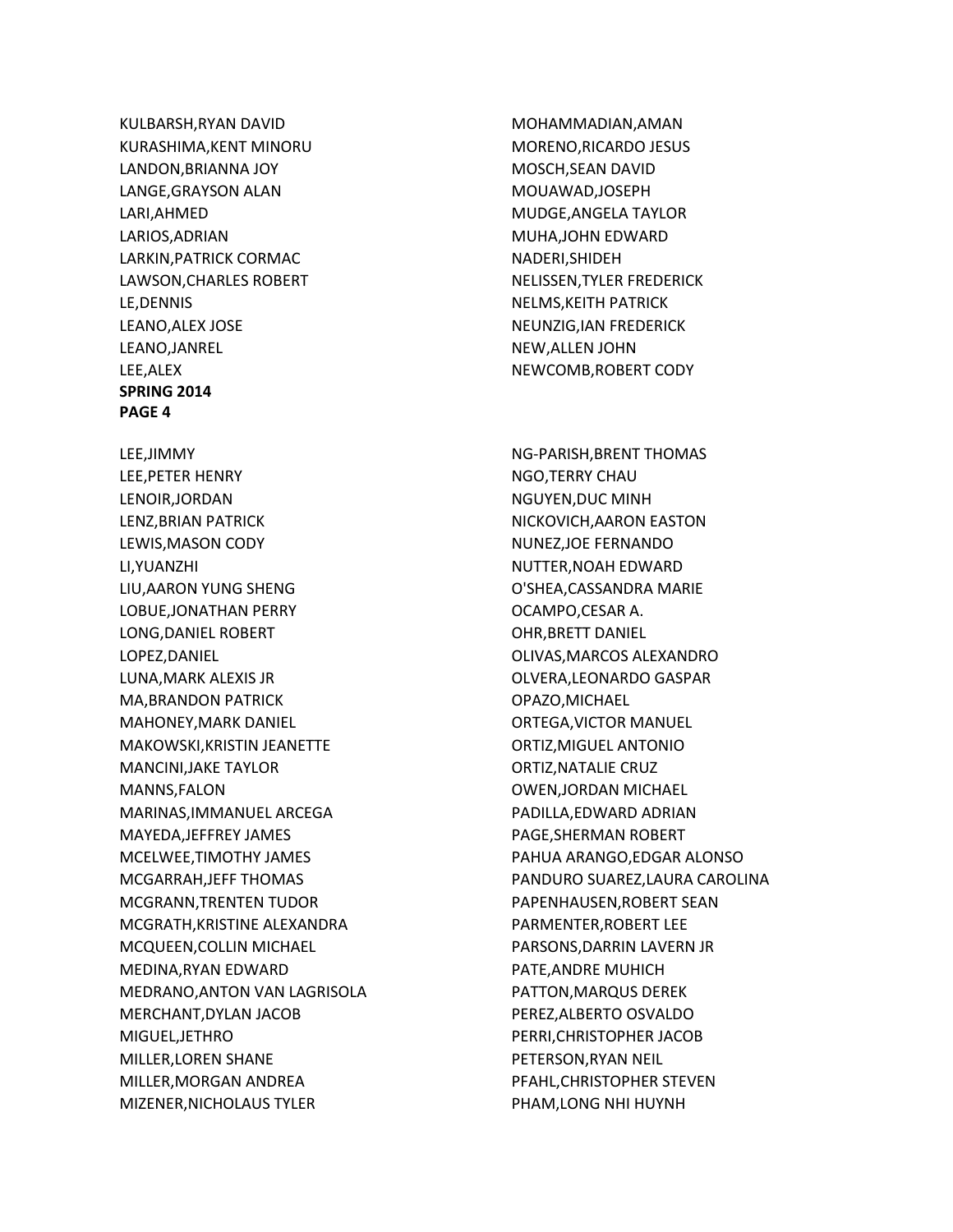PHAN,BAO HOANG PHAN,DUC PHUNG,NATHAN H PINGQUIAN,ED TORIBIO PLANK,CHARLES STEPHEN PLUNKETT,JOSHUA HUNTER POCHE,JEREMY MICHAEL POON,PATRICK POWELL,JACK RICHARD III PURTA,NATHAN ANDREW QAFITI,SAMIR NAZEH QUAN,DAVID **SPRING 2014 PAGE 5**

QUINN,DIANA ROSE RAMIREZ,CONNER ROBERTS RAMIREZ,EDGAR STEVEN REED,NATHAN SAMUEL REHA,CHRISTIAN ANTONIO RENAUD,ALEXANDER RENFREW,MICHAEL OLIVER REYES,ALEXIA REYES,KARL CAMEROS REYES,KRYSTAL MORENO REYNOLDS,CHRISTINE ANIKO RHOADES,BLAKE MICHAEL RILEY,DAVID MICHAEL RIVERA,ALEC ERNESTO RIVERA,NICHOLAS NELSON RIZEQ,ALEXA LETICIA ROBERTSON,NATALIE MARIE RODRIGUEZ,BRYAN DANIEL RODRIGUEZ,DAVID NICANOR RODRIGUEZ,MANUEL ROJAS-COLIN,ANGELICA ROLLINS,AARON DAVID ROMAN,RYAN JOSEPH LAPID ROONEY,KEVIN ANTHONY ROONEY,MAXWELL GEOFFREY ROSALES,PEDRO LINAN ROSENBLOOM,MATTHEW STEVEN RUDOLPH,ERICA CHERIE RULON,ANNAH CAROLINE RYAN,CONOR ALEXANDER

SAAREM,MADDISON PAIGE SABA,YACOUB GHASSAN SABLAN,KYLE JOSHUA SADEQUE,TASNEEM SADRAI,NATHAN K. SAFAVI,RAMIN SALAZAR,CARLO ALEJANDRO LUGUE SALDANA,JOSEPH JEREMIAH SALVADOR RODRIGUEZ,ALICIA SALVINO,MATTHEW PAUL I SANCHEZ,JONATHAN ULYSSES SANCHEZ,VANESSA SANTOS

SANTA CRUZ,BENJAMIN MURILLO SARMIENTO,SERGIO ALBERTO JR. SAYSANAPANYA,SAHATHEP SCAGGS,DALLAS MICHAEL SCHELLENGER,KYLE JOSEPH SCHIEDERMAYER,JASON ROBERT SCHILLING,MEGAN ALEXANDRA SCHNEIDER,ROBERT JERRY SCHOENING,EVAN MURPHYWILLIAM SCHUTZ,DENVER JAMES SCOLAVINO,JESSE MARIE SCURLOCK,RYAN STEVEN SEDGHI,NIKA ALEXANDRA SELIGA,KARA NICHOLLE SHATTA,ABDULILAH AHMED SINGLEY,MICHAEL PHILIP SMITH,MARK OLIVER SORENSEN,NICHOLAS BRADFORD SOTZIN,PAUL ROBERT SPELLMAN,MICHAEL PAUL SPINALI,MICHAEL DOMANIC STENSVAD,EVAN ARTHUR STEVENSON,KYLER GRAHAM STODULSKI,RICHARD J. STRYKER,JOHN PHILLIP SUKO,JEROMEY ALLEN SULLIVAN,GREGORY JOHN SULLIVAN-MADRIL,MATTHEW **MICHAE** SWEARINGEN,ERIC TROY